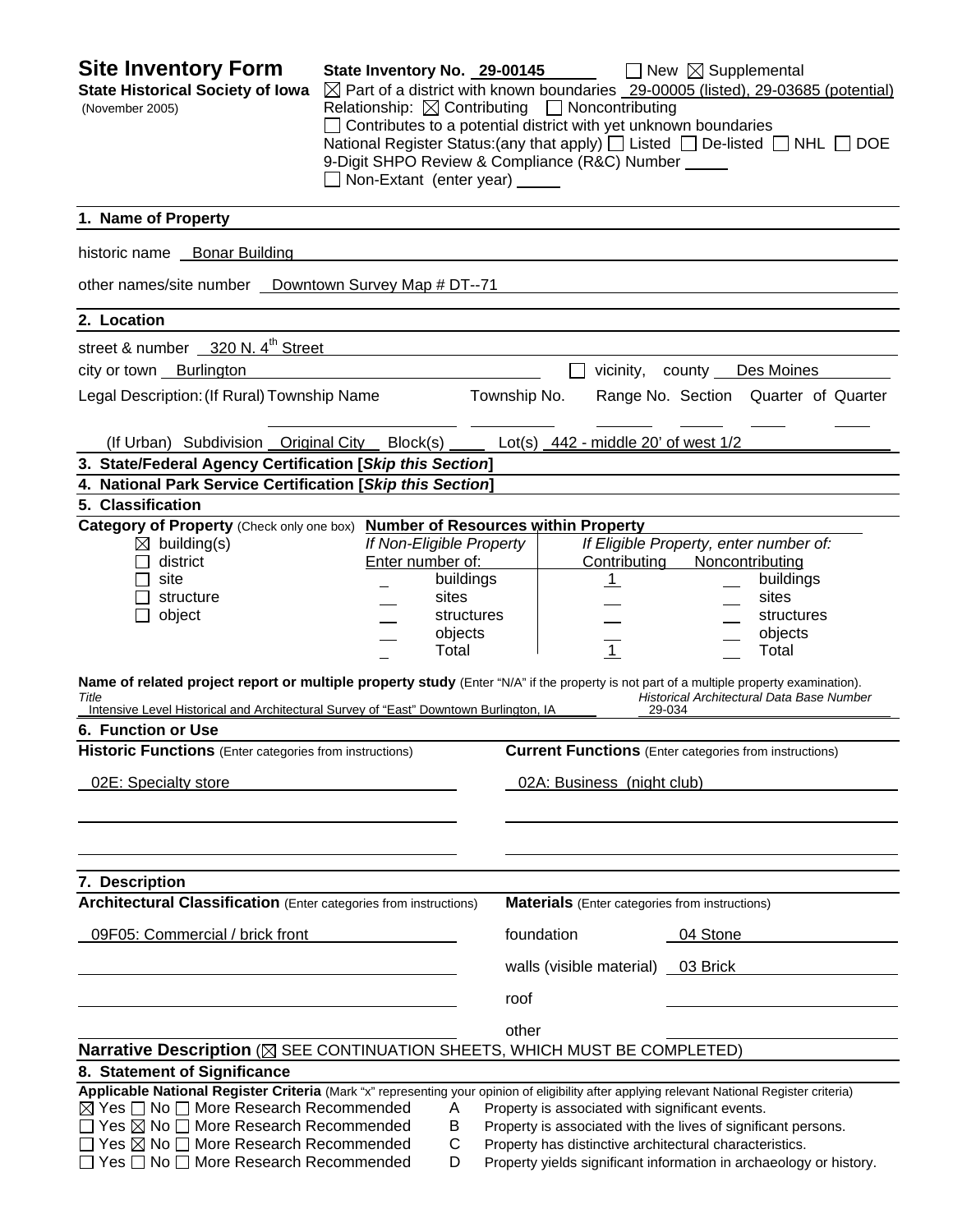| Address 320 N. 4 <sup>th</sup> St.<br>County<br>Des Moines                                                                                                                                                                                                                                                                                                                                                                                                                                                                                                                                                                                                                                                                                                                                                                                                                                                                                                                                                                                                                                                                                                                                                                                                                                                                                                                 | Site Number 29-00145                                                                                                                                                                                                                                                                                                                                                                          |
|----------------------------------------------------------------------------------------------------------------------------------------------------------------------------------------------------------------------------------------------------------------------------------------------------------------------------------------------------------------------------------------------------------------------------------------------------------------------------------------------------------------------------------------------------------------------------------------------------------------------------------------------------------------------------------------------------------------------------------------------------------------------------------------------------------------------------------------------------------------------------------------------------------------------------------------------------------------------------------------------------------------------------------------------------------------------------------------------------------------------------------------------------------------------------------------------------------------------------------------------------------------------------------------------------------------------------------------------------------------------------|-----------------------------------------------------------------------------------------------------------------------------------------------------------------------------------------------------------------------------------------------------------------------------------------------------------------------------------------------------------------------------------------------|
| <b>Burlington</b><br>City                                                                                                                                                                                                                                                                                                                                                                                                                                                                                                                                                                                                                                                                                                                                                                                                                                                                                                                                                                                                                                                                                                                                                                                                                                                                                                                                                  | District Number                                                                                                                                                                                                                                                                                                                                                                               |
| <b>Criteria Considerations</b><br>$\Box$ A Owned by a religious institution or used<br>for religious purposes.<br>B Removed from its original location.<br>C A birthplace or grave.<br>D A cemetery                                                                                                                                                                                                                                                                                                                                                                                                                                                                                                                                                                                                                                                                                                                                                                                                                                                                                                                                                                                                                                                                                                                                                                        | $\Box$ E A reconstructed building, object, or structure.<br>$\Box$ F A commemorative property.<br>$\Box$ G Less than 50 years of age or achieved significance within the past<br>50 years.                                                                                                                                                                                                    |
| Areas of Significance (Enter categories from instructions)                                                                                                                                                                                                                                                                                                                                                                                                                                                                                                                                                                                                                                                                                                                                                                                                                                                                                                                                                                                                                                                                                                                                                                                                                                                                                                                 | <b>Significant Dates</b>                                                                                                                                                                                                                                                                                                                                                                      |
| 05: Commerce                                                                                                                                                                                                                                                                                                                                                                                                                                                                                                                                                                                                                                                                                                                                                                                                                                                                                                                                                                                                                                                                                                                                                                                                                                                                                                                                                               | Construction date<br>1874<br>$\boxtimes$ check if circa or estimated date<br>Other dates, including renovation                                                                                                                                                                                                                                                                                |
| <b>Significant Person</b><br>(Complete if National Register Criterion B is marked above)                                                                                                                                                                                                                                                                                                                                                                                                                                                                                                                                                                                                                                                                                                                                                                                                                                                                                                                                                                                                                                                                                                                                                                                                                                                                                   | <b>Architect/Builder</b><br>Architect                                                                                                                                                                                                                                                                                                                                                         |
|                                                                                                                                                                                                                                                                                                                                                                                                                                                                                                                                                                                                                                                                                                                                                                                                                                                                                                                                                                                                                                                                                                                                                                                                                                                                                                                                                                            | <b>Builder</b>                                                                                                                                                                                                                                                                                                                                                                                |
| Narrative Statement of Significance ( $\boxtimes$ SEE CONTINUATION SHEETS, WHICH MUST BE COMPLETED)                                                                                                                                                                                                                                                                                                                                                                                                                                                                                                                                                                                                                                                                                                                                                                                                                                                                                                                                                                                                                                                                                                                                                                                                                                                                        |                                                                                                                                                                                                                                                                                                                                                                                               |
| 9. Major Bibliographical References                                                                                                                                                                                                                                                                                                                                                                                                                                                                                                                                                                                                                                                                                                                                                                                                                                                                                                                                                                                                                                                                                                                                                                                                                                                                                                                                        |                                                                                                                                                                                                                                                                                                                                                                                               |
| Bibliography $\boxtimes$ See continuation sheet for citations of the books, articles, and other sources used in preparing this form                                                                                                                                                                                                                                                                                                                                                                                                                                                                                                                                                                                                                                                                                                                                                                                                                                                                                                                                                                                                                                                                                                                                                                                                                                        |                                                                                                                                                                                                                                                                                                                                                                                               |
| 10. Geographic Data                                                                                                                                                                                                                                                                                                                                                                                                                                                                                                                                                                                                                                                                                                                                                                                                                                                                                                                                                                                                                                                                                                                                                                                                                                                                                                                                                        |                                                                                                                                                                                                                                                                                                                                                                                               |
| <b>UTM References (OPTIONAL)</b><br>Zone<br>Easting<br>Northing                                                                                                                                                                                                                                                                                                                                                                                                                                                                                                                                                                                                                                                                                                                                                                                                                                                                                                                                                                                                                                                                                                                                                                                                                                                                                                            | Zone<br>Northing<br>Easting                                                                                                                                                                                                                                                                                                                                                                   |
| 1                                                                                                                                                                                                                                                                                                                                                                                                                                                                                                                                                                                                                                                                                                                                                                                                                                                                                                                                                                                                                                                                                                                                                                                                                                                                                                                                                                          | 2                                                                                                                                                                                                                                                                                                                                                                                             |
| 3                                                                                                                                                                                                                                                                                                                                                                                                                                                                                                                                                                                                                                                                                                                                                                                                                                                                                                                                                                                                                                                                                                                                                                                                                                                                                                                                                                          | 4                                                                                                                                                                                                                                                                                                                                                                                             |
| See continuation sheet for additional UTM references or comments                                                                                                                                                                                                                                                                                                                                                                                                                                                                                                                                                                                                                                                                                                                                                                                                                                                                                                                                                                                                                                                                                                                                                                                                                                                                                                           |                                                                                                                                                                                                                                                                                                                                                                                               |
| 11. Form Prepared By                                                                                                                                                                                                                                                                                                                                                                                                                                                                                                                                                                                                                                                                                                                                                                                                                                                                                                                                                                                                                                                                                                                                                                                                                                                                                                                                                       |                                                                                                                                                                                                                                                                                                                                                                                               |
|                                                                                                                                                                                                                                                                                                                                                                                                                                                                                                                                                                                                                                                                                                                                                                                                                                                                                                                                                                                                                                                                                                                                                                                                                                                                                                                                                                            |                                                                                                                                                                                                                                                                                                                                                                                               |
| name/title Susan Beckman and Barb Mackey, volunteers                                                                                                                                                                                                                                                                                                                                                                                                                                                                                                                                                                                                                                                                                                                                                                                                                                                                                                                                                                                                                                                                                                                                                                                                                                                                                                                       | Rebecca L. McCarley, consultant, Davenport                                                                                                                                                                                                                                                                                                                                                    |
| organization _ Burlington Historic Preservation Commission                                                                                                                                                                                                                                                                                                                                                                                                                                                                                                                                                                                                                                                                                                                                                                                                                                                                                                                                                                                                                                                                                                                                                                                                                                                                                                                 | date December 27, 2012                                                                                                                                                                                                                                                                                                                                                                        |
| street & number<br>City Hall, 400 Washington Street                                                                                                                                                                                                                                                                                                                                                                                                                                                                                                                                                                                                                                                                                                                                                                                                                                                                                                                                                                                                                                                                                                                                                                                                                                                                                                                        | telephone 319-753-8158                                                                                                                                                                                                                                                                                                                                                                        |
| <b>Burlington</b><br>city or town                                                                                                                                                                                                                                                                                                                                                                                                                                                                                                                                                                                                                                                                                                                                                                                                                                                                                                                                                                                                                                                                                                                                                                                                                                                                                                                                          | zip code 52601<br>state lowa                                                                                                                                                                                                                                                                                                                                                                  |
| ADDITIONAL DOCUMENTATION (Submit the following items with the completed form)                                                                                                                                                                                                                                                                                                                                                                                                                                                                                                                                                                                                                                                                                                                                                                                                                                                                                                                                                                                                                                                                                                                                                                                                                                                                                              |                                                                                                                                                                                                                                                                                                                                                                                               |
| <b>FOR ALL PROPERTIES</b><br>Map: showing the property's location in a town/city or township.<br>1.<br>Site plan: showing position of buildings and structures on the site in relation to public road(s).<br>2.<br>3.<br>needs to be provided below on this particular inventory site:<br>Roll/slide sheet #<br>Roll/slide sheet #<br>Roll/slide sheet #<br>See continuation sheet or attached photo & slide catalog sheet for list of photo roll or slide entries.<br>$\boxtimes$ Photos/illustrations without negatives are also in this site inventory file.<br>FOR CERTAIN KINDS OF PROPERTIES, INCLUDE THE FOLLOWING AS WELL<br>Farmstead & District: (List of structures and buildings, known or estimated year built, and contributing or noncontributing status)<br>1.<br>2.<br>Barn:<br>A sketch of the frame/truss configuration in the form of drawing a typical middle bent of the barn.<br>а.<br>A photograph of the loft showing the frame configuration along one side.<br>b.<br>A sketch floor plan of the interior space arrangements along with the barn's exterior dimensions in feet.<br>State Historic Preservation Office (SHPO) Use Only Below This Line<br>Concur with above survey opinion on National Register eligibility: $\Box$ Yes $\Box$ No<br>This is a locally designated property or part of a locally designated district.<br>Comments: | Photographs: representative black and white photos. If the photos are taken as part of a survey for which the Society is to be<br>curator of the negatives or color slides, a photo/catalog sheet needs to be included with the negatives/slides and the following<br>Date Taken<br>Frame/slot #<br>Frame/slot #<br>Date Taken<br>Frame/slot #<br>Date Taken<br>    More Research Recommended |
| Evaluated by (name/title):                                                                                                                                                                                                                                                                                                                                                                                                                                                                                                                                                                                                                                                                                                                                                                                                                                                                                                                                                                                                                                                                                                                                                                                                                                                                                                                                                 | Date:                                                                                                                                                                                                                                                                                                                                                                                         |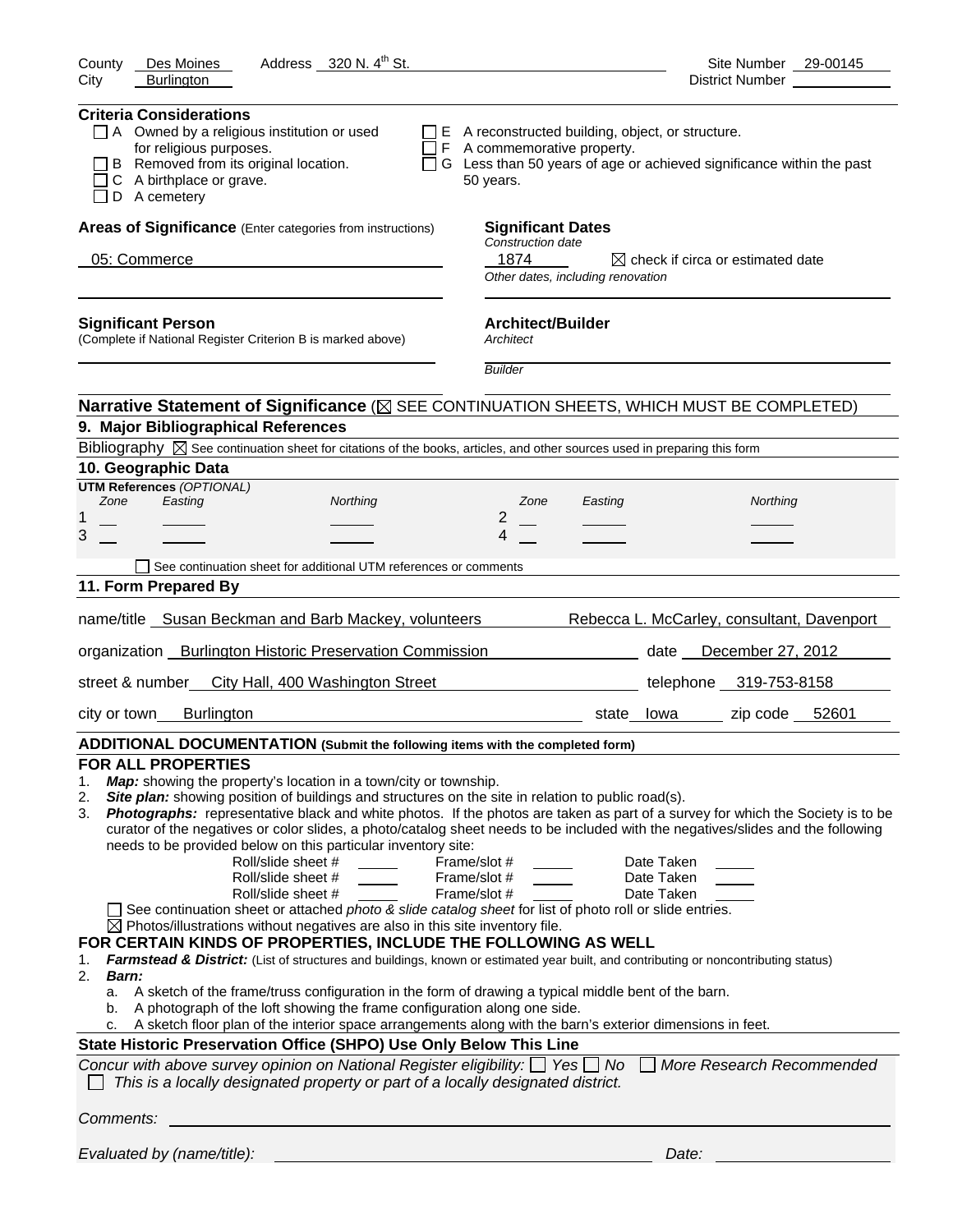Page 1

| Bonar Building                | Des Moines |  |  |
|-------------------------------|------------|--|--|
| Name of Property              | County     |  |  |
| 320 N. $4^{\text{th}}$ Street | Burlington |  |  |
| Address                       | City       |  |  |

#### **7. Narrative Description**

This is a three-story building built at the same time as the building to the south by another owner, and immediately after the building to the north. The entry is recessed to the left/north of the large storefront windows, which have been replaced. A metal beam extends across the storefront area. The second story windows were changed, likely in the early  $20<sup>th</sup>$  century, from tall segmental arch windows like those to the north and south to two wider two-over-two-light double-hung windows with rectangular transoms. The sills were also altered at this time. The two narrow third story windows appear to retain original wood six-light windows, and they have the same brick detail under the stone sills as the buildings to either side. The 20' width of this building extends to immediately next the closest windows to the south/right, with the entry/staircase within that building to the upper stories shown as shared with this building on the historic Sanborn maps. The cornice/parapet has been rebuilt with buff brick on this building, perhaps updating/modernizing the appearance in the mid-20<sup>th</sup> century. The rear/east elevation is distinct from the buildings on either side, further emphasizing their independence. The stone foundation is lower on this building than the building to the north, and it is the full 60' deep of the lot, unlike the building to the south. The first story has a one-over-one-light double-hung window, with six-over-six-light double-hung windows centered above it on the second and third stories. These windows have original segmental arch openings. Two six-over-six-light double-hung windows have been added to either side on the second story, and a small window has been added on the third story.

#### **8. Narrative Statement of Significance**

The Bonar Building appears to contribute historically to the potential Downtown Commercial Historic District. The building was constructed in 1874 along with other development at this corner, with various businesses occupying the first story and offices on the second. The building was listed on the National Register of Historic Places as contributing within the Heritage Hill Historic District in 1981.

P.F. Unterkircher owned all of 442 by early 1874, living in the earlier brick house on the east 40' at 313 Washington. On May 18, 1874, he divided the vacant land to the west into four lots, three along 4<sup>th</sup> Street and one west of his house on Washington. This middle lot  $-$  20 by 59'9" – was bought by Wesley R. Bonar for \$1,720 (*Hawk-Eye,* May 19, 1874, 4). Max Langerbeck built first on the corner lot in summer-fall 1874, engaging Perley Hale, Jr., local architect, to draw plans for the building, and contract was let to D. Bokenkamp for construction (*Hawk-Eye,* July 21, 1874, 8). It is unknown but perhaps likely that he also designed these two buildings to the south. Work was progressing quickly by September on the corner building, and an article notes that excavation for two buildings to the south had started by the two owners of those lots. They are noted to be three stories, corresponding with the building on the corner (*Hawk-Eye,* September 29, 1874, 8). Wesley R. Bonar was a wealthy farmer outside of Burlington per the 1870 census. He was involved in development and construction of other buildings in Burlington in the 1870s and 1880s as well.

Business changed frequently in this building. The first business identified for this building is in the form of a newspaper ad for Mrs. C.A. Johnson's hair goods at 320 N.  $4<sup>th</sup>$  Street. On June 3, 1879, there is an announcement from L. Weisenhavern that he has established a ruching and ruffle manufactory at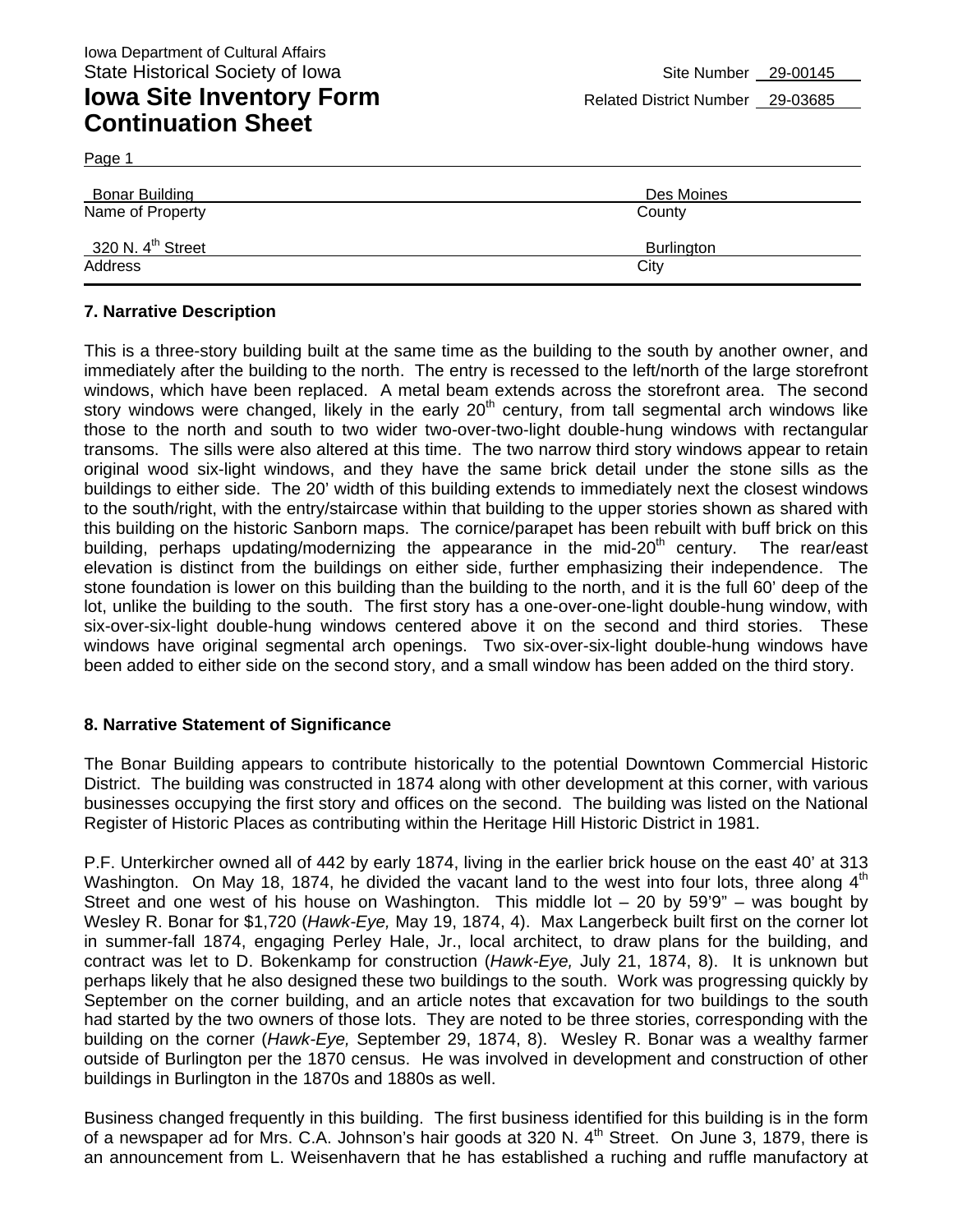Page 2

| Des Moines<br>County |  |  |
|----------------------|--|--|
| Burlington<br>City   |  |  |
|                      |  |  |

320 N. 4th Street (*Hawk-Eye,* p2). Then, on March 28, 1880, H. Droegemeyer's boot and shoe store is advertised as located here (*Hawk-Eye,* p4). He is listed here for a few years. The 1881-82 city directory notes that he has been a shoemaker for thirty-two years, a dealer in boots and shoes for ten years, and has a complete furnishing and repairing department. The 1886 Sanborn map indicates a flour and feed store here, and W.E. Tomlinson & Co advertised as located here on July 30, 1886, selling flour, feed, produce, and fruit. The 1892 Sanborn map continues to show flour and feed as the use, with offices across the second story of all three buildings. The 1893 city directory lists C.S. Ingersoll as dressmaker and hair dresser in this building. Dr. P.C. Naumann is noted with an office at 320 ½ in the 1898 city directory.

The 1900 Sanborn map simply indicates store here. The 1900 city directory lists George W. Potter at 320, a collection and general agency. He is then noted as living at 320  $\frac{1}{2}$  in 1904, working as a collector for the *Gazette*. The 1902 and 1904 city directory lists plumber John H. Ewinger here. Mrs. S.M. Wood, confectioner, is then here in the 1907-08 city directory. G.W. Potter and Dr. P.C. Naumann are still listed with offices on the second story through 1913, with two tenants living on the third story. By 1913, P.C. Naumann, Jr. is also listed as a dentist on the second story. In 1916 and 1920, the Artscraft store of Arthur Hawksworth is listed at 320 N. 4<sup>th</sup> St, with the family living on the upper story. A.L. Hawksworth and Miss E.J. Hawksworth are in the building until 1930. The City Directory classified business listings show Miss E.J. Hawksworth as Artist and A.L. Hawksworth under Artist Materials.

The Caldwell family owned the building in this period, with interests owned by Clara Caldwell and Ina Caldwell. They appear to have continued to own it until their deaths, with the property transferring from the estate of Ina C. Jones to Paul Jones in 1977. Two long-term tenants finally moved into the building by the 1920s. Jacob Korb, shoe repairs, is listed at 320 N. 4<sup>th</sup> Street starting in the 1924 city directory through the 1945 city directory. By 1951, Marshall's Office Equipment Company was listed here, and they continued to be listed here through the end of the 1960s.

The building is currently occupied by The Blue Shop, a night club and concert venue.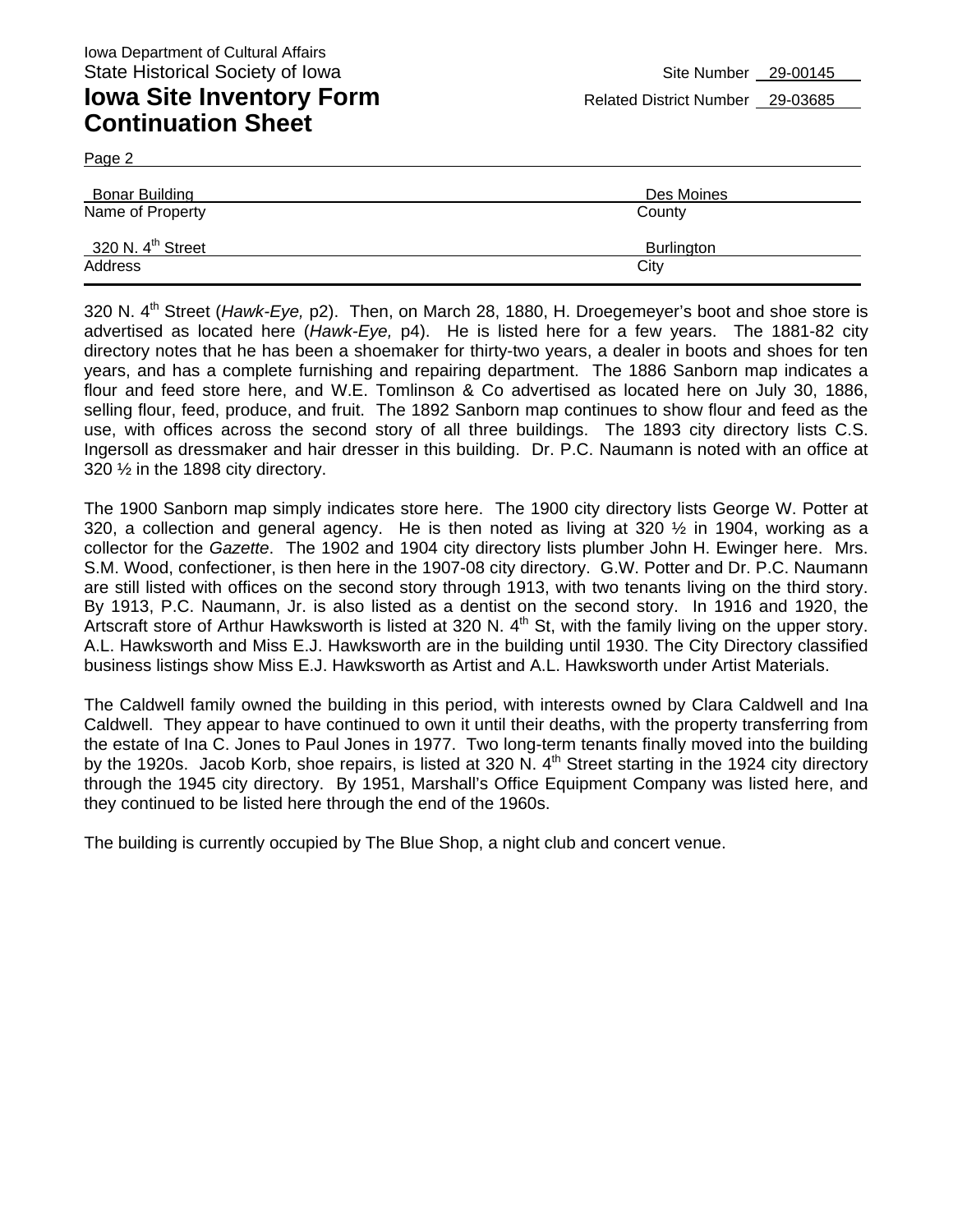Page 3

| <b>Bonar Building</b>         | Des Moines |
|-------------------------------|------------|
| Name of Property              | County     |
| 320 N. $4^{\text{th}}$ Street | Burlington |
| Address                       | City       |

#### **9. Major Bibliographical References**

Antrobus, A.T. *History of Des Moines County Iowa and Its People.* Chicago, IL: S.J. Clarke Publishing Company, 1915.

*Biographical Review of Des Moines County, Iowa.* Chicago: Hobart Publishing Company, 1905.

City Directories, Burlington, Iowa, various dates. On microfiche at the Burlington Public Library

Deed records, per transfer books at Des Moines County Auditor's Office.

Downtown Partners, Inc., a Division of the Greater Burlington Partnership, Burlington, Iowa. Collection of collected historic photographs of downtown Burlington.

Newspapers, various titles and editions. Particular special editions utilized: *Burlington Evening Gazette,* March 24, 1906 *Daily Hawk-Eye Gazette,* September 2, 1938 *Burlington Hawk-Eye Gazette,* August 4, 1942 *Burlington Hawk-Eye,* July 10, 1962 *Burlington Hawk-Eye,* July 4, 1976

*Perspective Map of the City of Burlington, IA.* Milwaukee, WI: American Publishing Co., 1889.

*Portrait and Biographical Album of Des Moines County, Iowa.* Chicago: Acme Publishing Company, 1888.

Sanborn Map Company. "Burlington, Iowa," Fire Insurance Maps. New York: Sanborn Map Company, 1886, 1892, 1900, 1931, 1952.

Smith, Claudia, and Marie Landon. 1976 survey of sites in Burlington. Iowa Site Inventory forms prepared on file at State Historic Preservation Office, Des Moines, IA.

Vertical files. Files on business/industry as well as individual businesses. Burlington Public Library, Burlington, Iowa.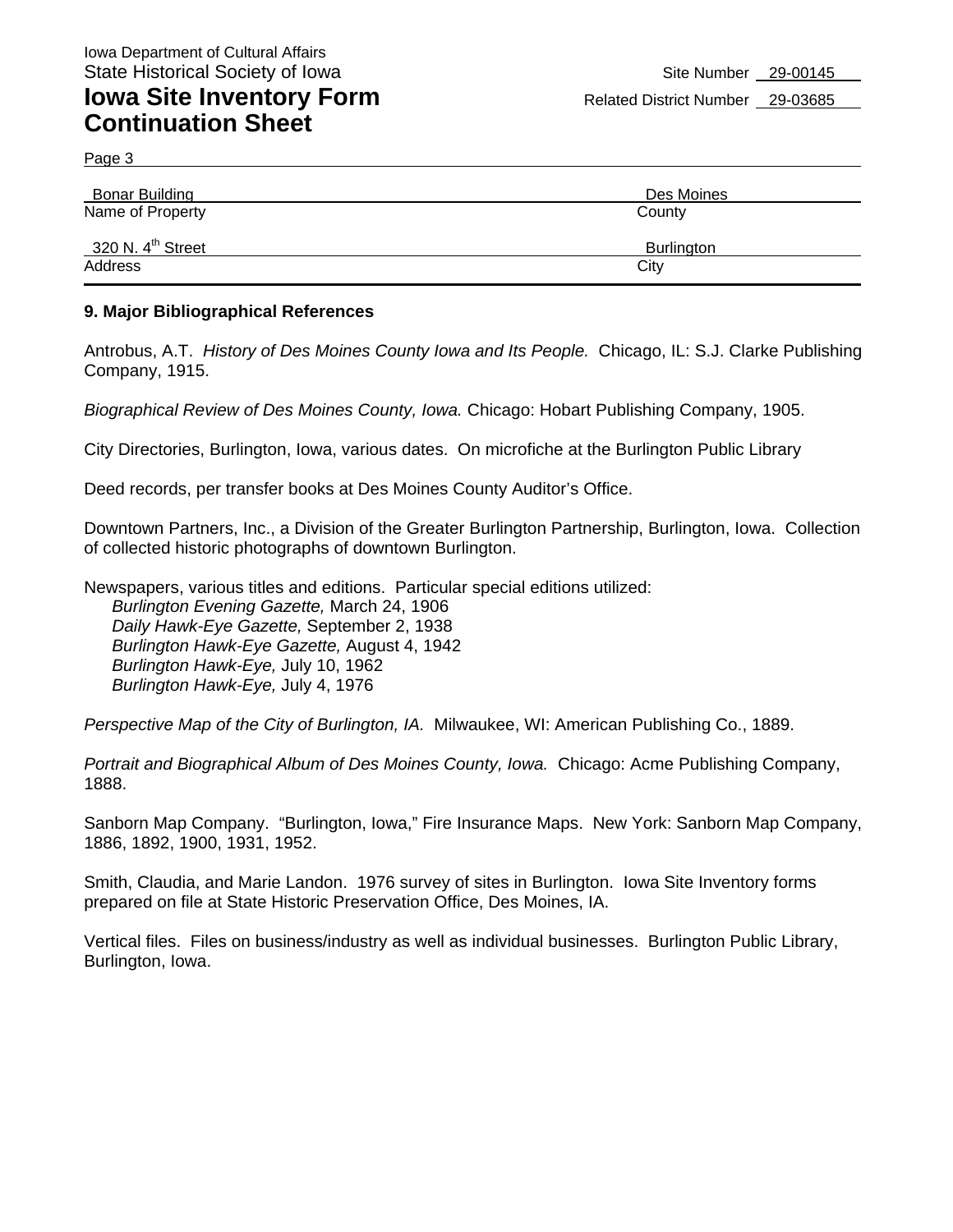Page 4

| Bonar Building<br>Name of Property | Des Moines<br>County |  |  |
|------------------------------------|----------------------|--|--|
| 320 N. 4 <sup>th</sup> Street      | Burlington           |  |  |
| Address                            | City                 |  |  |

#### **Location map**



*Base aerial photography by Aerial Services Inc for Des Moines County GIS Commission, March 2010.*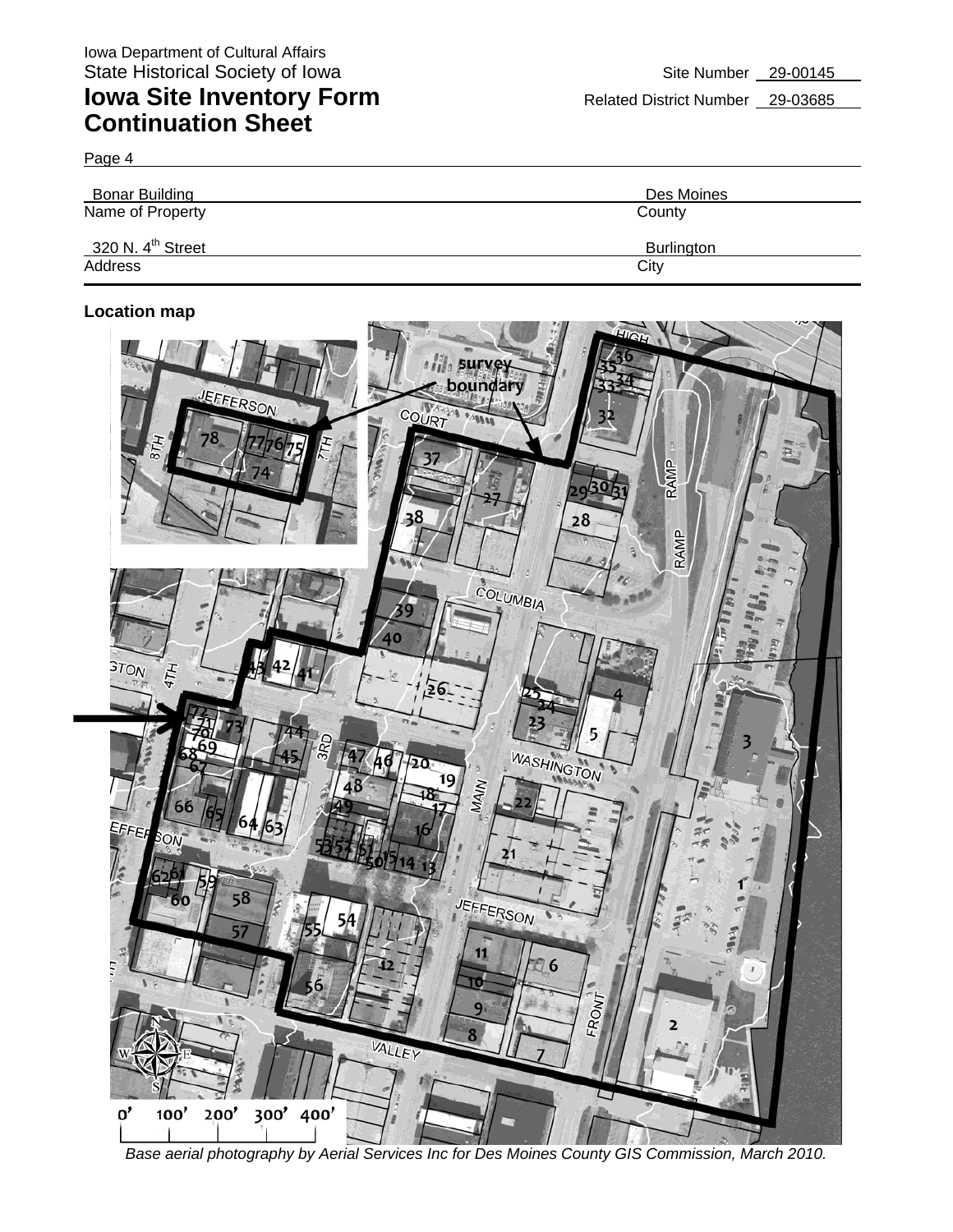Page 5

## **Iowa Site Inventory Form** Related District Number 29-03685 **Continuation Sheet**

| <b>Bonar Building</b>         | Des Moines        |  |  |
|-------------------------------|-------------------|--|--|
| Name of Property              | County            |  |  |
| 320 N. 4 <sup>th</sup> Street | <b>Burlington</b> |  |  |
| Address                       | City              |  |  |

#### **Building plan (from assessor's website)**

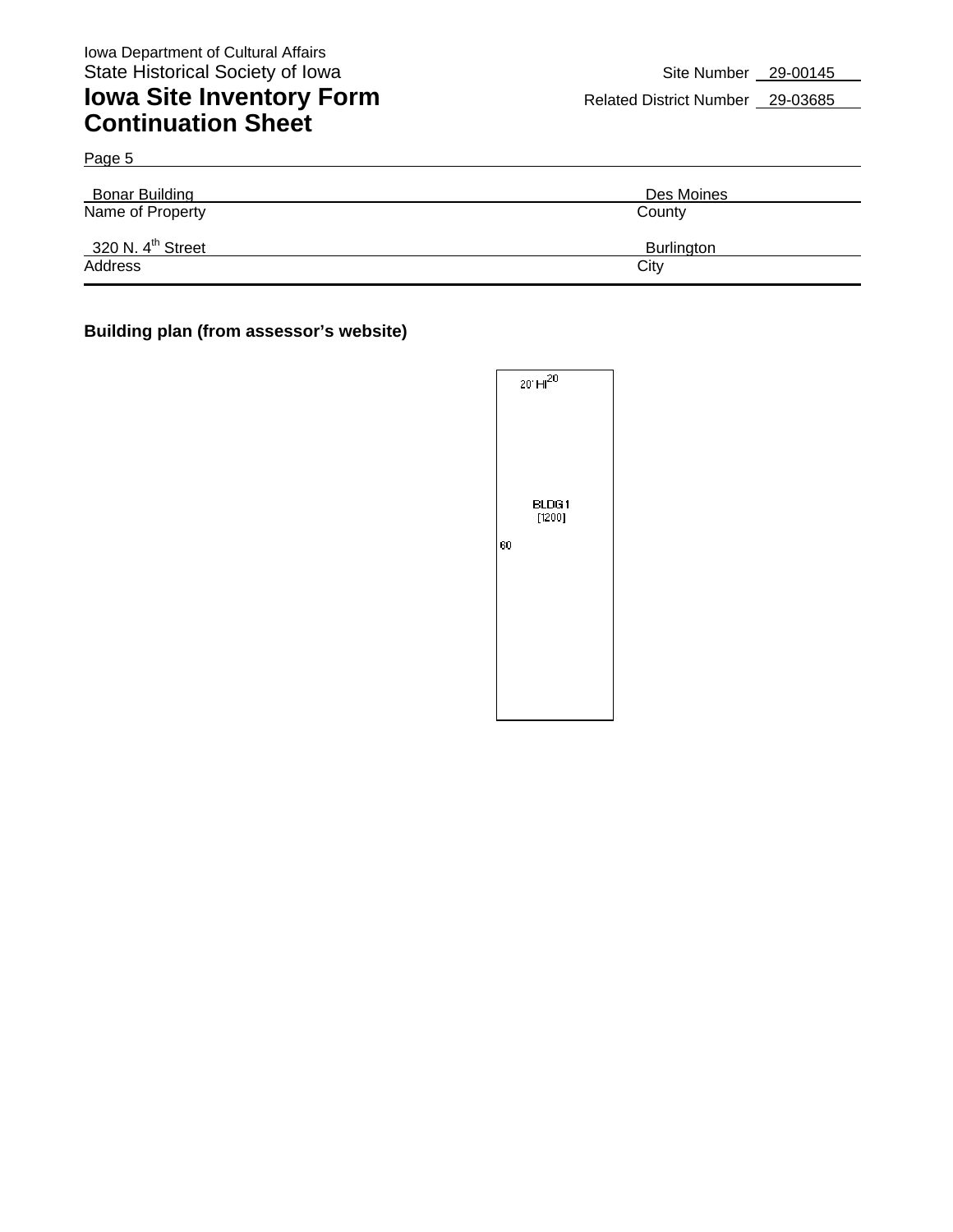| Page 6                        |                   |
|-------------------------------|-------------------|
| Bonar Building                | Des Moines        |
| Name of Property              | County            |
| 320 N. 4 <sup>th</sup> Street | <b>Burlington</b> |
| Address                       | City              |

#### **Historic images**



**Building in 1977 (Downtown Partners collection)**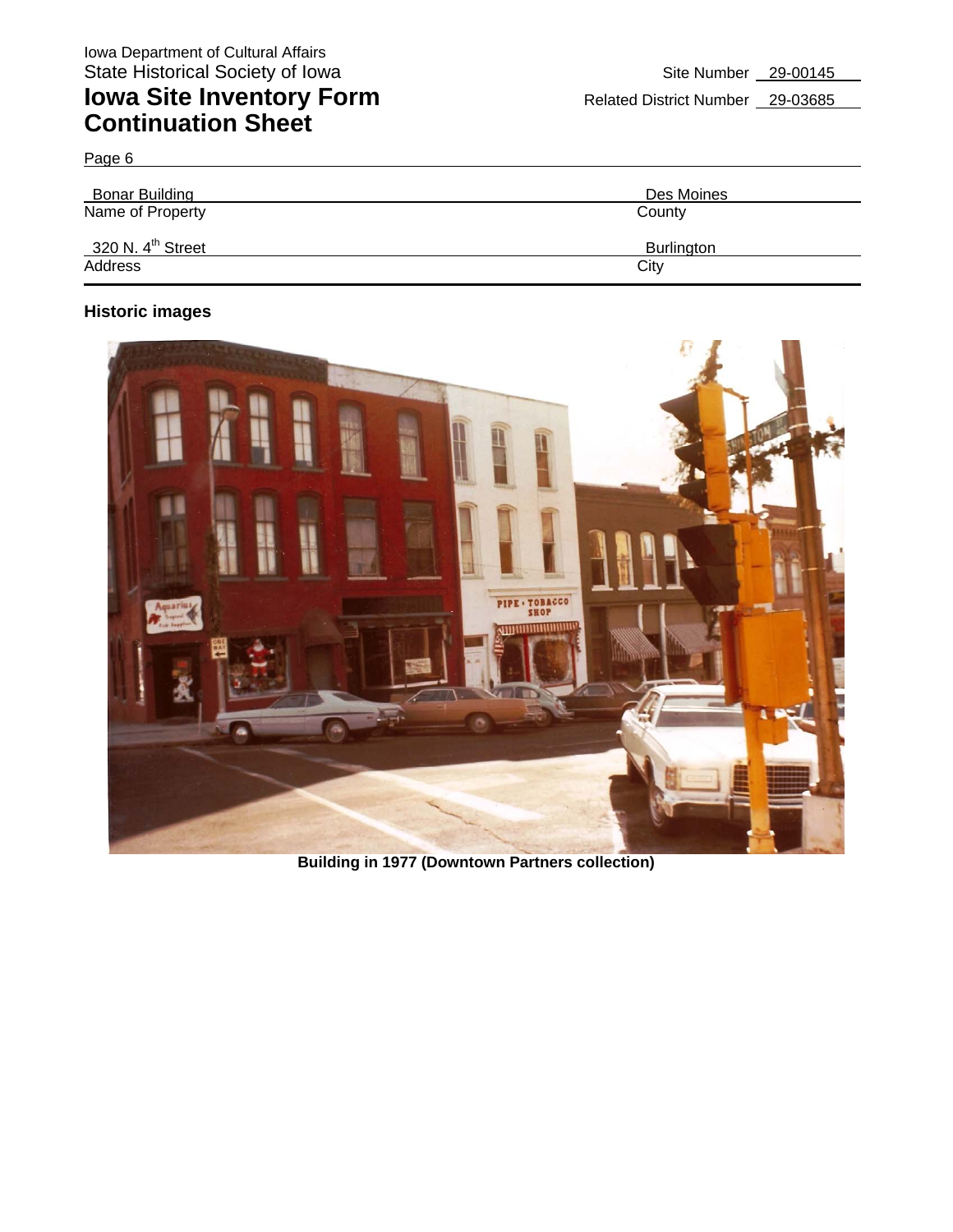| Bonar Building<br>Name of Property | Des Moines<br>County |
|------------------------------------|----------------------|
| 320 N. 4 <sup>th</sup> Street      | <b>Burlington</b>    |
| Address                            | City                 |

#### **Digital photographs**

Page 7



**Photograph 29-00145-001 – West elevation, looking east (McCarley, November 14, 2012).**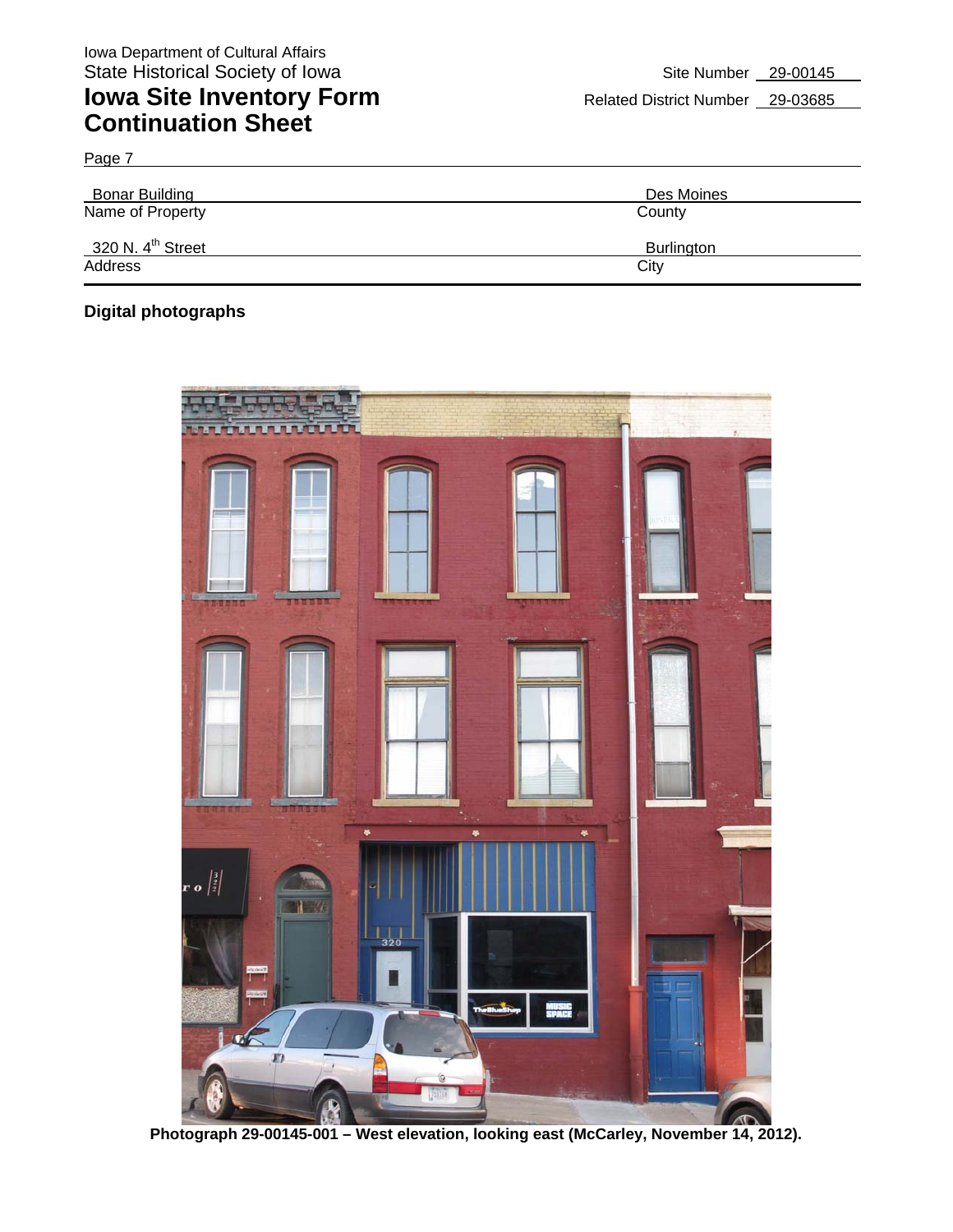| Page 8                        |            |
|-------------------------------|------------|
| <b>Bonar Building</b>         | Des Moines |
| Name of Property              | County     |
| 320 N. $4^{\text{th}}$ Street | Burlington |
| Address                       | City       |



**Photograph 29-00145-002 – West elevation, looking east (McCarley, November 15, 2012).**